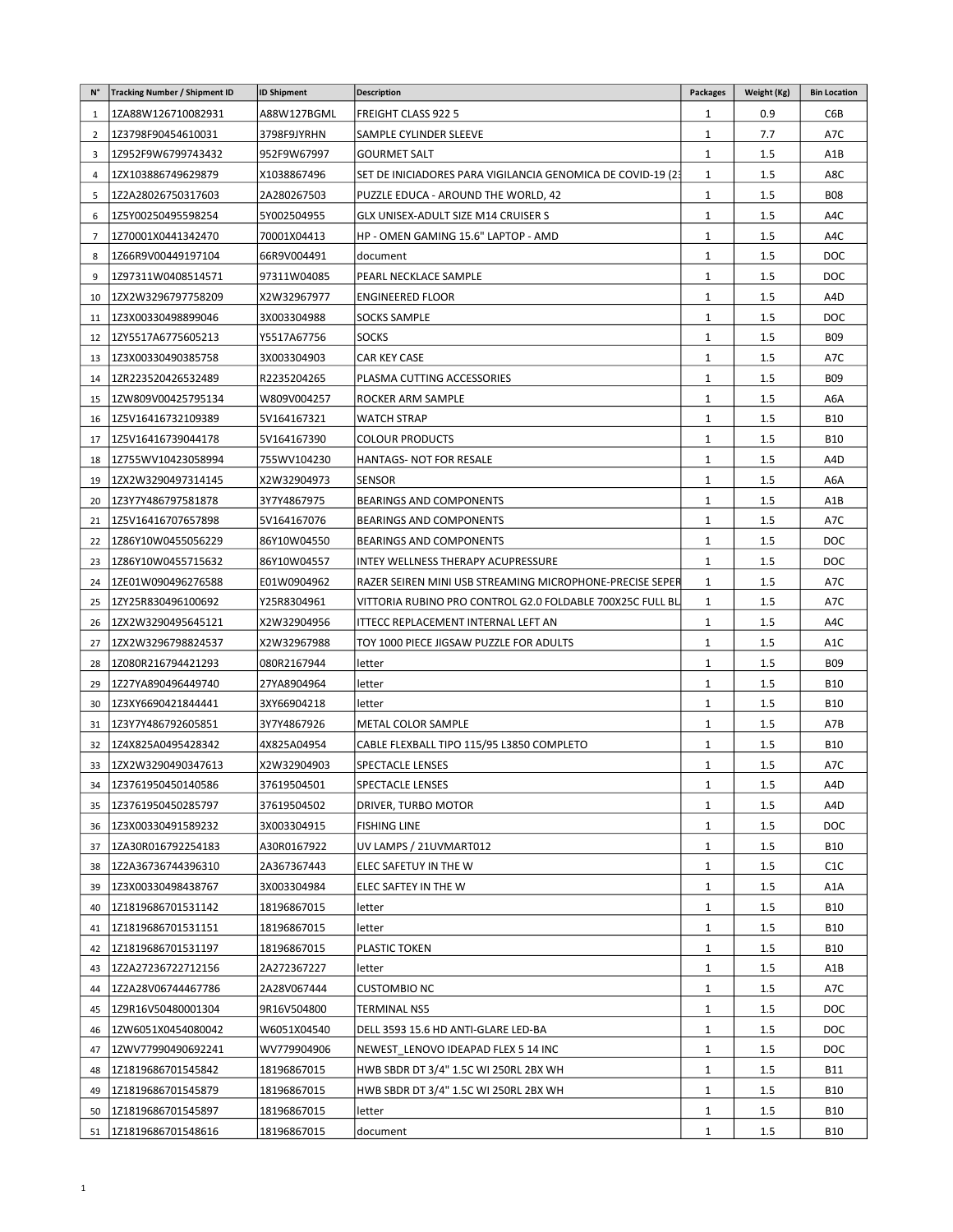| N° | <b>Tracking Number / Shipment ID</b>     | <b>ID Shipment</b>         | <b>Description</b>                                                         | <b>Packages</b>              | Weight (Kg) | <b>Bin Location</b> |
|----|------------------------------------------|----------------------------|----------------------------------------------------------------------------|------------------------------|-------------|---------------------|
| 52 | 1Z26450A0408661176                       | 26450A04086                | OTHER OTHER PRINTED MATTER                                                 | 1                            | 1.5         | A6A                 |
| 53 | 1Z885F7Y6759190499                       | 885F7Y67591                | SAMSUNG 870 EVO 2TB 2.5 INCH SATA I                                        | $\mathbf{1}$                 | 1.5         | <b>B10</b>          |
| 54 | 1ZW765286792734946                       | W7652867927                | NEW COMPATIBLE FOR LENOVO THINKPAD                                         | $\mathbf{1}$                 | 1.5         | <b>B10</b>          |
| 55 | 1Z7YW1400437488188                       | 7YW14004374                | CORSAIR TM30 PERFORMANCE THERMAL PA                                        | $\mathbf{1}$                 | 1.5         | <b>B10</b>          |
| 56 | 1ZY5517A6774536620                       | Y5517A67745                | DREAMS: (FROM VOLUMES 4, 8, 12, AND                                        | $\mathbf{1}$                 | 1.5         | <b>B10</b>          |
| 57 | H9935859245                              | 935859245                  | TEMDAN COMPATIBLE WITH IPHONE 12 PR                                        | 1                            | 1.5         | <b>DOC</b>          |
| 58 | 1Z066W6E0482133122                       | 066W6E04821                | TP-LINK DECO MESH WIFI SYSTEM(DECO                                         | $\mathbf{1}$                 | 1.5         | C <sub>1</sub> C    |
| 59 | 1Z908E986766141473                       | 908E9867661                | BMOUO CASE FOR NEW IPAD 9.7 INCH 20                                        | $\mathbf{1}$                 | 1.5         | A1C                 |
| 60 | 1Z9929586767830919                       | 99295867678                | INVISIBLE POSTURE CORRECTOR FOR WOM                                        | $\mathbf{1}$                 | 1.5         | <b>B13</b>          |
| 61 | 1Z9929586768087758                       | 99295867680                | TOUCHPAD KEYBOARD CASE FOR IPAD 10.                                        | $\mathbf{1}$                 | 1.5         | A6A                 |
| 62 | 1Z9929586769068348                       | 99295867690                | 13FT 12V FEMALE CIGARETTE LIGHTER S                                        | 1                            | 1.5         | A6A                 |
| 63 | 1Z9929586769267981                       | 99295867692                | HIDDEN SPY CAMERA - WIFI HIDDEN CAM                                        | $\mathbf{1}$                 | 1.5         | A6A                 |
| 64 | 1Z9929586769761651                       | 99295867697                | MAGNETIC WIRELESS CHARGER, QI CERTI                                        | $\mathbf{1}$                 | 1.5         | A6A                 |
| 65 | 1ZV90R486674749148                       | V90R4866747                | PAPER TEST INSTRUCTION BOOK                                                | 1                            | 1.5         | A4D                 |
| 66 | 1ZW809V00425906399                       | W809V004259                | NEUTROGENA BEACH DEFENSE WATER-RESI                                        | $\mathbf{1}$                 | 1.5         | <b>B08</b>          |
| 67 | 1Z07W7F30471942929                       | 07W7F304719                | IOT SIM CARD V2 (REQUIRES IOT DEVIC                                        | $\mathbf{1}$                 | 1.5         | A6A                 |
| 68 | 1Z1819686701587780                       | 18196867015                | SPACECARE WORKBENCH STEPDOWN CASTER                                        | $\mathbf{1}$                 | 1.5         | <b>B10</b>          |
| 69 | 1Z315A4Y0467542203                       | 315A4Y04675                | IPHONE 11, XR ARMBAND WITH AIRPODS                                         | $\mathbf{1}$                 | 1.5         | A6A                 |
| 70 | 1Z66TT790468147642                       | 66TT7904681                | ANTHROPOLOGY BOOKS                                                         | $\mathbf{1}$                 | 1.5         | A1B                 |
| 71 | 1Z9738R00440363689                       | 9738R004403                | FLEDGING 1TB FEATHER M13-S PCIE NVM                                        | $\mathbf{1}$                 | 1.5         | A6C                 |
| 72 | 1ZY5517A6775154988                       | Y5517A67751                | NOCTUA NH-D15 CHROMAX.BLACK, DUAL-T                                        | $\mathbf{1}$                 | 1.5         | A7C                 |
| 73 | 1Z1819686701593675                       | 18196867015                | NEVER SPLIT THE DIFFERENCE: NEGOTIA                                        | $\mathbf{1}$                 | 1.5         | <b>B10</b>          |
| 74 | 1Z2A28020451568495                       | 2A280204515                | ORIGLAM HAPPY SHOPPING DAY 10PCS 3D                                        | 1                            | 1.5         | A <sub>1</sub> C    |
| 75 | 1Z2A280X6770651306                       | 2A280X67706                | BALEGA BLISTER RESIST NO SHOW SOCKS                                        | $\mathbf{1}$                 | 1.5         | <b>B10</b>          |
| 76 | 1Z30AV560465006280                       | 30AV5604650                | LACOSTE MEN'S ESSENTIALS 3 PACK 100                                        | $\mathbf{1}$                 | 1.5         | A7C                 |
| 77 | 1Z6048196797236553                       | 60481967972                | 9.5V AC/DC ADAPTER FOR CASIO ADE951                                        | $\mathbf{1}$                 | 1.5         | <b>B10</b>          |
|    |                                          | 62861867448                |                                                                            | 1                            | 1.5         | A4D                 |
| 78 | 1Z6286186744853957                       |                            | NILLKIN FOR SAMSUNG GALAXY S21 ULTR                                        |                              | 1.5         | <b>B07</b>          |
| 79 | 1ZX2W3290494593037                       | X2W32904945<br>X2W32904961 | LEDGER NANO S - THE BEST CRYPTO HAR                                        | $\mathbf{1}$                 | 1.5         | <b>B07</b>          |
| 80 | 1ZX2W3290496154178<br>1Z016X450416874725 | 016X4504168                | RETINOL COMPLEX FACE CREAM 2.5% - 1<br>JOY ON KEGEL EXERCISER WITH APP - D | $\mathbf{1}$<br>$\mathbf{1}$ | 1.5         | DOC                 |
| 81 | 1Z4739200492047325                       | 47392004920                |                                                                            | $\mathbf{1}$                 | 1.5         | A6C                 |
| 82 | 1Z6286186745674176                       |                            | MB15 15AK CONTACT TIP 0.9MM M6 & TI                                        | $\mathbf{1}$                 |             | C <sub>1</sub> C    |
| 83 |                                          | 62861867456                | WHATAFIT RESISTANCE BANDS SET (11PC                                        |                              | 1.5         |                     |
| 84 | 1Z2A27236703896753                       | 2A272367038                | GOMYHOM LAPTOP STAND, FOLDABLE PORT                                        | $\mathbf{1}$                 | 1.5         | A6C                 |
| 85 | 1Z2WA2868692651862                       | 2WA28686926                | STATISTICAL THINKING: IMPROVING BUS                                        | $\mathbf{1}$                 | 1.5         | DOC                 |
| 86 | 1Z5VY7060440027675                       | 5VY70604400                | I WILL NEVER SEE THE WORLD AGAIN: T                                        | $\mathbf{1}$                 | 1.5         | B07                 |
| 87 | 1ZA242570490246693                       | A2425704902                | ONTEL FLIPPITY FISH CAT TOY, FLOPS                                         | $\mathbf{1}$                 | 1.5         | A4D                 |
| 88 | 1ZW4340F0495138332                       | W4340F04951                | NOTOCITY COMPATIBLE FENIX 5 BAND 22                                        | $\mathbf{1}$                 | 1.5         | A6A                 |
| 89 | 1ZX815460440014102                       | X8154604400                | COOL PROTECTION STAND - 3D MASK BRA                                        | $\mathbf{1}$                 | 1.5         | <b>B09</b>          |
| 90 | 1ZX2W3296795128205                       | X2W32967951                | THINKWORK ROUTER BITS SET 1/4 INCH                                         | 1                            | 1.5         | A7C                 |
| 91 | 1ZY5517A0475176939                       | Y5517A04751                | HOLULO ORGANIC VAPOR COVER FOR PAIN                                        | $\mathbf{1}$                 | 1.5         | A1B                 |
| 92 | 1Z2861FX0455457441                       | 2861FX04554                | SMARTGAMES IQ STARS, THE ENTRY-LEVE                                        | $\mathbf{1}$                 | 1.5         | <b>DOC</b>          |
| 93 | 1ZX2W3290490749019                       | X2W32904907                | COHOME QUEEN 2100 SERIES COOLING CO                                        | $\mathbf{1}$                 | 1.5         | <b>B07</b>          |
| 94 | 1Z781RX90408126313                       | 781RX904081                | RIGHT ANGLE USB C EXTENSION CABLE 6                                        | $\mathbf{1}$                 | 1.5         | A7C                 |
| 95 | 1ZE076686797613778                       | E0766867976                | ZOOM PODTRAK P4 PODCAST RECORDER, B                                        | $\mathbf{1}$                 | 1.5         | <b>B07</b>          |
| 96 | 1ZV9165E6652310481                       | V9165E66523                | ORAL-B PRO-HEALTH CLINICAL, SUPERIOR CLEAN, BATTERY POWER                  | $\mathbf{1}$                 | 1.5         | A6C                 |
| 97 | 1Z01E9E16762883394                       | 01E9E167628                | LENOVO ACTIVE PEN 2, 4096 LEVELS OF                                        | $\mathbf{1}$                 | 1.5         | A7C                 |
| 98 | 1Z12698R0400476996                       | 12698R04004                | GENERIC 220V AC 1/2" AUTOMATIC ELEC                                        | $\mathbf{1}$                 | 1.5         | <b>B10</b>          |
| 99 | 1Z1E6W370491481766                       | 1E6W3704914                | INFILAND GALAXY TAB S7 / S7 PLUS CASE, MULTIPLE ANGLE STAND                | $\mathbf{1}$                 | 1.5         | A6A                 |
|    | 100   1Z2A27236732477713                 | 2A272367324                | DATA ANALYTICS APPLIED TO THE MININ                                        | $\mathbf{1}$                 | 1.5         | A6C                 |
|    | 101 2A244170467306537                    | A2441704673                | THE MATHEMATICAL THEORY OF COMMUNIC                                        | 1                            | $1.5\,$     | A5B                 |
|    | 102 2X2W3296790176412                    | X2W32967901                | CABALES WOMEN'S 3-PACK SEAMLESS WIR                                        | $\mathbf{1}$                 | 1.5         | A6B                 |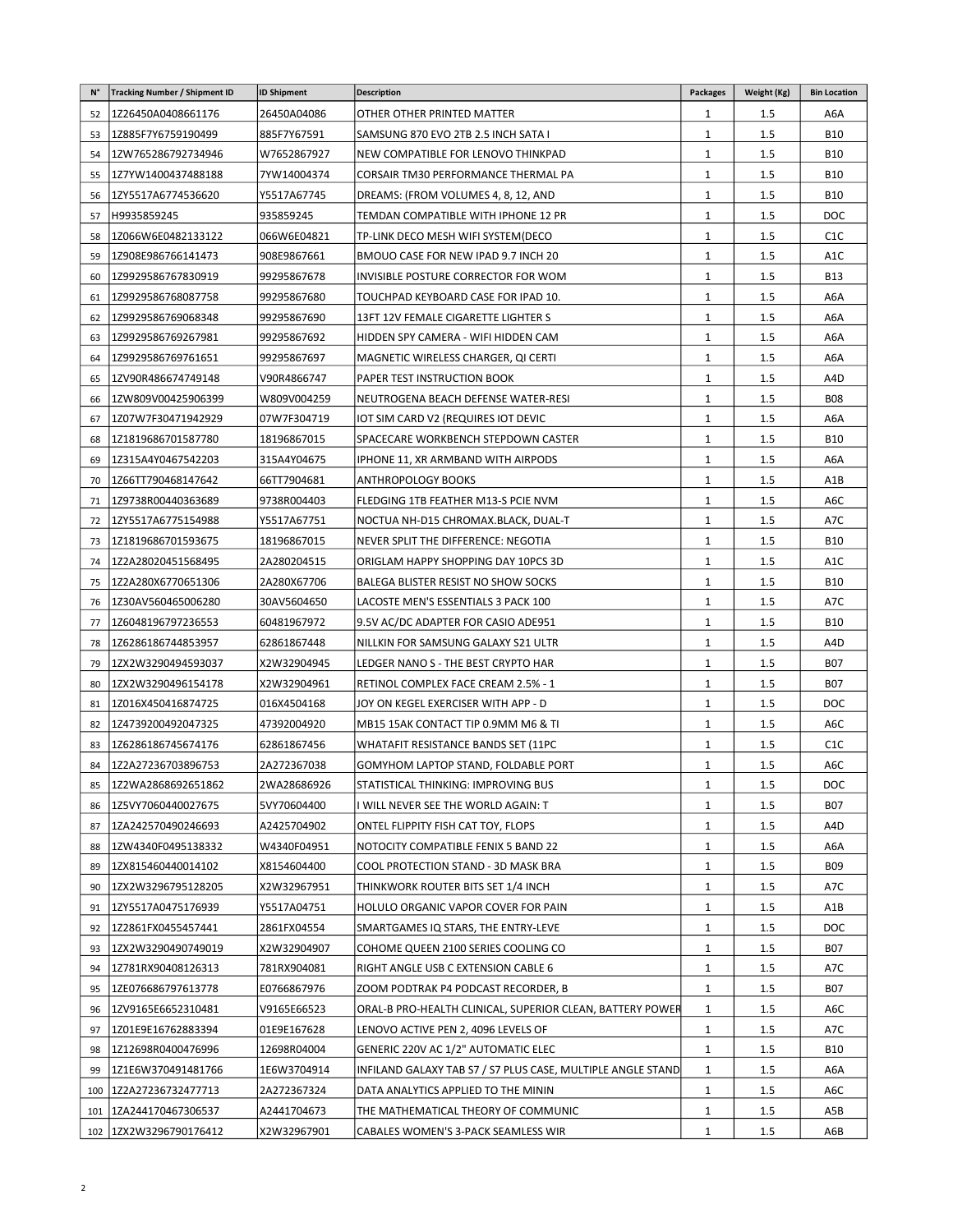| $N^{\circ}$ | <b>Tracking Number / Shipment ID</b> | <b>ID Shipment</b> | <b>Description</b>                                    | <b>Packages</b> | Weight (Kg) | <b>Bin Location</b> |
|-------------|--------------------------------------|--------------------|-------------------------------------------------------|-----------------|-------------|---------------------|
| 103         | 1Z01774F6768331463                   | 01774F67683        | GDEALER FOOD SCALE, 0.001OZ PRECISE                   | 1               | 1.5         | A7B                 |
| 104         | 1Z04A25V6749861799                   | 04A25V67498        | BENADRYL ITCH STOPPING CREAM EXTRA                    | 1               | 1.5         | <b>B10</b>          |
| 105         | 1Z1819686701700361                   | 18196867017        | PALADA MEN'S DIGITAL SPORTS WATCH W                   | 1               | 1.5         | <b>B10</b>          |
| 106         | 1Z1819686701701039                   | 18196867017        | BRITA STANDARD REPLACEMENT FILTERS                    | 1               | 1.5         | <b>B10</b>          |
| 107         | 1Z24F28A6702083835                   | 24F28A67020        | QUALATEX HAND HELD AIR INFLATOR - D                   | 1               | 1.5         | <b>B03</b>          |
| 108         | 1Z2985X90449284221                   | 2985X904492        | SAMSUNG GALAXY WATCH 3 (45MM, GPS,                    | 1               | 1.5         | A6B                 |
| 109         | 1Z612E8V6705080866                   | 612E8V67050        | THIRD ANNIVERSARY ART COLLECTION                      | 1               | 1.5         | A6A                 |
| 110         | 1ZE434X50496816096                   | E434X504968        | BLACKWING PEARL PENCILS - SET OF 12                   | 1               | 1.5         | <b>B09</b>          |
| 111         | 1Z0476AR0492416528                   | 0476AR04924        | KOHM WHS-800 TOENAIL CLIPPERS FOR T                   | 1               | 1.5         | A1C                 |
| 112         | 1Z3XY6690416757331                   | 3XY66904167        | letter                                                | 1               | 1.5         | <b>B06</b>          |
| 113         | 1Z50E3320480003712                   | 50E33204800        | PRINTED MATTER                                        | 1               | 1.5         | DOC                 |
| 114         | 1Z9W52A30490345576                   | 9W52A304903        | PRINTED MATTER                                        | 1               | 1.5         | A6A                 |
| 115         | 1ZA30R016737103869                   | A30R0167371        | PRINTED MATTER                                        | 1               | 1.5         | A1B                 |
| 116         | 1Z04A25V6751150650                   | 04A25V67511        | PETKIT CAT DOG WATER FOUNTAIN STAIN                   | 1               | 1.5         | A6C                 |
| 117         | 1Z6551EX0443254212                   | 6551EX04432        | PRACTICE STAINLESS STEEL MULTIFUNCT                   | 1               | 1.5         | A6A                 |
| 118         | 1Z889W030491013090                   | 889W0304910        | PRITOM 7 INCH TABLET - ANDROID 9.0                    | 1               | 1.5         | A6A                 |
| 119         | 1Z030V570490416242                   | 030V5704904        | PHILIPS BEAUTY BIKINIGENIE CORDLESS                   | 1               | 1.5         | <b>B10</b>          |
| 120         | 1Z2X12A50499457925                   | 2X12A504994        | SABRENT 1TB ROCKET NVME 4.0 GEN4 PC                   | 1               | 1.5         | DOC                 |
| 121         | 1Z3Y7Y486797205542                   | 3Y7Y4867972        | CHUN YI STRETCH CHAIR SOFA SLIPCOVE                   | 1               | 1.5         | A1B                 |
| 122         | 1ZX2W3290490303366                   | X2W32904903        | TOPEAK D2 SMARTGAUGE BLACK/GREY, ON                   | 1               | 1.5         | A5D                 |
| 123         | 1ZX2W3296790935271                   | X2W32967909        | WACOM CTL4100 INTUOS GRAPHICS DRAWI                   | 1               | 1.5         | A6B                 |
| 124         | 1Z10W9W40452387397                   | 10W9W404523        | FOOT SOX ORIGINAL SANITARY DISPOSAB                   | $\mathbf{1}$    | 1.5         | A4D                 |
| 125         | 1Z74WR860459029634                   | 74WR8604590        | M.2 NVME TO PCIE 3.0 X4 ADAPTER WIT                   | 1               | 1.5         | A1B                 |
| 126         | I2E721180496119295                   | E7211804961        | BLUE SEA SYSTEMS 7187-BSS 187 SERIE                   | 1               | 1.5         | DOC                 |
| 127         | 1Z0X5V620498777857                   | 0X5V6204987        | NAIR HAIR REMOVER MEN BODY CREAM 36                   | 1               | 1.5         | <b>B06</b>          |
| 128         | 1Z2A28016777836227                   | 2A280167778        | HOMECRAFT* PULSE 4101                                 | 1               | 1.5         | A6B                 |
| 129         | 1Z2A280X6770465697                   | 2A280X67704        | PARTS FOR GOODS IN ELECTRONIC PRODUCTS RESP HOSE WBTS | $\mathbf{1}$    | 1.5         | <b>B06</b>          |
| 130         | 1Z6091756754621235                   | 60917567546        | 19" LCD DISPLAY MONITOR EA193MI                       | 1               | 1.5         | <b>B06</b>          |
| 131         | 1Z74WR890478614317                   | 74WR8904786        | 19" LCD DISPLAY MONITOR EA193MI                       | 1               | 1.5         | A1B                 |
| 132         | 1Z79Y9R80485005256                   | 79Y9R804850        | <b>HELIUM EXHAUST VALVE 1PSI</b>                      | 1               | 1.5         | C <sub>1</sub> A    |
| 133         | V0381946216                          | 381946216          | AIR FILTER                                            | 1               | 1.5         | A4D                 |
| 134         | 1Z12698R0400488527                   | 12698R04004        | LIBROS                                                | 1               | 1.5         | <b>B09</b>          |
| 135         | 1Z12698R0400488796                   | 12698R04004        | letter                                                | 1               | 1.5         | <b>B09</b>          |
|             | 136   1Z5843TT0450892265             | 5843TT04508        | <b>MARKETING MATERIAL</b>                             | $\mathbf{1}$    | 1.5         | A6B                 |
| 137         | 1Z66TT790469999775                   | 66TT7904699        | <b>MARKETING MATERIAL</b>                             | 1               | $1.5\,$     | <b>B09</b>          |
| 138         | 1Z67A69A0460522580                   | 67A69A04605        | <b>ABSCHIRMFARBE HSF54</b>                            | 1               | $1.5\,$     | <b>B06</b>          |
| 139         | 1Z7177346708483948                   | 71773467084        | <b>ABSCHIRMFARBE HSF54</b>                            | 1               | 1.5         | A5B                 |
| 140         | 1ZE920006763326394                   | E9200067633        | <b>REPAIR KIT</b>                                     | 1               | $1.5\,$     | A6A                 |
| 141         | 1ZY5517A6774076369                   | Y5517A67740        | SAMPLE FABRICS                                        | 1               | 1.5         | A6C                 |
| 142         | H9937503900                          | 937503900          | letter                                                | 1               | $1.5\,$     | DOC                 |
| 143         | 1Z0442500495128983                   | 04425004951        | MNS KNT 100 CTN JRS TSHIRT                            | 1               | 1.5         | C <sub>1</sub> A    |
| 144         | 1Z12698R0400491139                   | 12698R04004        | MNS KNT 70CTN 30PLY FLCE PULLOVER                     | 1               | 1.5         | <b>B07</b>          |
| 145         | 1Z12698R0400491308                   | 12698R04004        | MNS KNT 100CTN JRS TSHIRT                             | 1               | $1.5\,$     | B07                 |
| 146         | 1Z12698R0400491362                   | 12698R04004        | RETAZOS DE TELA, MANUALIDADES PARA COSER              | 1               | $1.5\,$     | <b>B07</b>          |
| 147         | 1Z12698R0400491853                   | 12698R04004        | DOCUMENTO CARTA POTERE                                | 1               | $1.5\,$     | <b>B07</b>          |
| 148         | 1Z3248580453149201                   | 32485804531        | LAPTOP                                                | 1               | 1.5         | <b>DOC</b>          |
| 149         | 1Z66TT790468096537                   | 66TT7904680        | letter                                                | 1               | $1.5\,$     | A6B                 |
| 150         | 1Z6RA8976708739025                   | 6RA8974XRSP        | <b>FOOD SAMPLES</b>                                   | 1               | 1.7         | <b>ARQ</b>          |
| 151         | 1Z74WR860464433179                   | 74WR8604644        | <b>BUS COUPLER, MUDBUS ETHERNET</b>                   | 1               | 1.5         | A4D                 |
| 152         | 1Z9136E90475214454                   | 9136E904752        | WIRELESS CHARGER                                      | 1               | 1.5         | C1B                 |
| 153         | 1ZW240R30404826429                   | W240R304048        | CENTRIFUGE ATTACHMENT SAMPLE                          | 1               | 1.5         | <b>B06</b>          |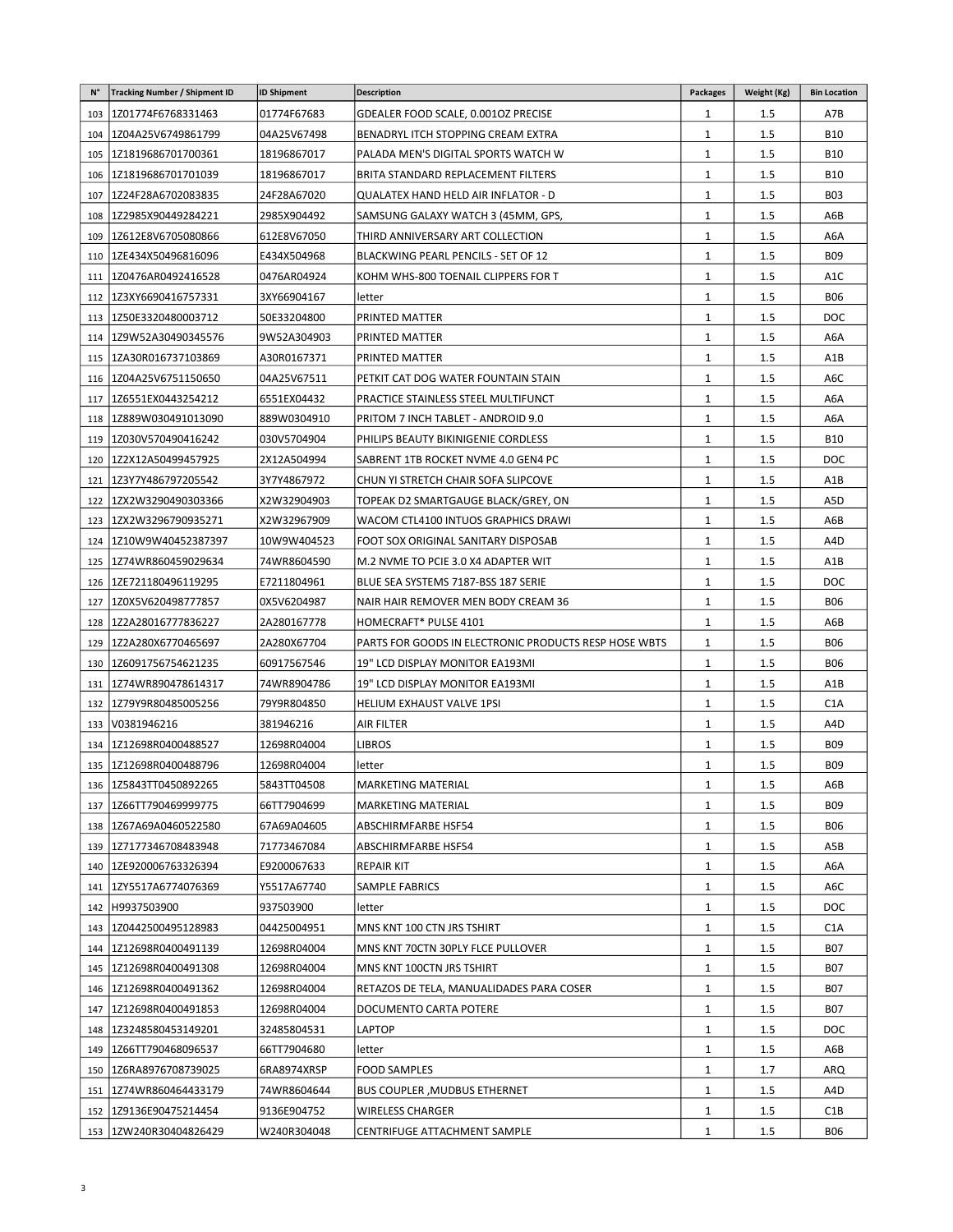| N°  | <b>Tracking Number / Shipment ID</b> | <b>ID Shipment</b> | <b>Description</b>                                          | <b>Packages</b> | Weight (Kg) | <b>Bin Location</b> |
|-----|--------------------------------------|--------------------|-------------------------------------------------------------|-----------------|-------------|---------------------|
|     | 154 2X2W3290497380216                | X2W32904973        | CUTTING ELECTRODE AND NOZZLE SAMPLE                         | 1               | $1.5\,$     | A7C                 |
| 155 | 1Z12698R0400492601                   | 12698R04004        | <b>BRACELET</b>                                             | 1               | $1.5\,$     | <b>B09</b>          |
|     | 156   1Z12698R0400492638             | 12698R04004        | PHONE CHARGE SAMPLE                                         | 1               | 1.5         | <b>B09</b>          |
|     | 157   1Z12698R0400492683             | 12698R04004        | CUTTING ELECTRODE AND NOZZLE SAMPLE                         | $\mathbf{1}$    | 1.5         | <b>B09</b>          |
|     | 158   1Z3112760185708140             | 31127601857        | HALF FINGER CYCLING GLOVES SAMPLE                           | 1               | $1.5\,$     | <b>DOC</b>          |
|     | 159   1Z3Y7Y486795788042             | 3Y7Y4867957        | <b>CPE ZIPPER BAGS SAMPLE</b>                               | $\mathbf{1}$    | 1.5         | A5C                 |
| 160 | 1ZX2W3296793014868                   | X2W32967930        | <b>COMFORTER SET SAMPLE</b>                                 | $\mathbf{1}$    | 1.5         | A7C                 |
| 161 | 1Z12698R0400493995                   | 12698R04004        | RUBBER TEACHING MOULD SAMPLE                                | $\mathbf{1}$    | 1.5         | <b>B09</b>          |
| 162 | 1Z12698R0400494083                   | 12698R04004        | JEWELRY SETS                                                | $\mathbf{1}$    | 1.5         | <b>B08</b>          |
|     | 163   1Z12698R0400494252             | 12698R04004        | <b>BICYCLE MIRROR SAMPLE</b>                                | $\mathbf{1}$    | $1.5\,$     | <b>B09</b>          |
| 164 | 1Z12698R0400495028                   | 12698R04004        | WELDING TORCH SAMPLE                                        | $\mathbf{1}$    | 1.5         | <b>B06</b>          |
| 165 | 1Z12698R0400495037                   | 12698R04004        | LED STAR NIGHT LIGHT PROJECTOR SAMPLE                       | $\mathbf{1}$    | $1.5\,$     | <b>B08</b>          |
|     | 166   1Z40612Y6770302128             | 40612Y67703        | MEN SHOES SAMPLE                                            | 1               | $1.5\,$     | A6B                 |
| 167 | 1Z57E2118587990985                   | 57E21185879        | <b>DOCUMENTS</b>                                            | 1               | 1.5         | A6C                 |
|     | 168 2Z7F85396717508182               | 7F853967175        | SPANISH LANGUAGE SILICONE KEYBOARD                          | 1               | 1.5         | <b>B03</b>          |
|     | 169 2XY5517A6775578940               | Y5517A67755        | PLAQUE REMOVER FOR TEETH, SONIC TOO                         | 1               | 1.5         | A6B                 |
|     | 170   1Z12698R0400495420             | 12698R04004        | JBL CLIP 3 PORTABLE IPX7 WATERPROOF                         | $\mathbf{1}$    | 1.5         | <b>B09</b>          |
| 171 | 1Z12698R0400495680                   | 12698R04004        | UGREEN USB-C TO USB A CABLE CHARGER                         | $\mathbf{1}$    | 1.5         | <b>BO9</b>          |
| 172 | 1Z12698R0400496705                   | 12698R04004        | RAIN COATS FOR ADULTS RAIN PONCHOS                          | $\mathbf{1}$    | 1.5         | <b>B09</b>          |
|     | 173   1Z2985EA0490688612             | 2985EA04906        | KURETAKE GANSAI TAMBI WATERCOLOR 36                         | 1               | 1.5         | A7C                 |
|     | 174   1ZA06E610492373092             | A06E6104923        | JACO ELITEPRO TIRE PRESSURE GAUGE -                         | 1               | 1.5         | <b>DOC</b>          |
|     | 175   1ZVVT4450406188825             | VVT44504061        | BOXED INTEL? CORE? 15-10400 PROCESSOR (12M CACHE UP TO 4.3) | $\mathbf{1}$    | $1.5\,$     | A4C                 |
|     | 176   1ZW240R30423044541             | W240R304230        | BOXED INTEL? CORE? 15-10400 PROCESSOR (12M CACHE UP TO 4.3) | 1               | $1.5\,$     | <b>B06</b>          |
| 177 | V0397556993                          | 397556993          | PLASTIC CARD DEACTIVATED                                    | 1               | $1.5\,$     | A6B                 |
| 178 | 1Z12698R0400497142                   | 12698R04004        | NEWEST DELL G5 15.6 FHD GAMING LAPT                         | $\mathbf{1}$    | 1.5         | <b>B09</b>          |
|     | 179   1Z18034F0474807912             | 18034F04748        | T INLOVEARTS BO-DY SLI-MMING EQUIP-MENT ELEC-TRIC MU-SICE   | 1               | 1.5         | <b>ALD</b>          |
|     | 180   121819686701834217             | 18196867018        | MARIO BROS WALL DECAL ART DECOR MAG                         | 1               | $1.5\,$     | <b>B10</b>          |
|     | 181   1Z1819686701840639             | 18196867018        | 18 INCH RING LIGHT, MULTI COLOR LED                         | $\mathbf{1}$    | 1.5         | <b>B10</b>          |
| 182 | 1Z1A65500492421308                   | 1A655004924        | KENSUN AC/DC POWER SUPPLY PORTABLE                          | 1               | 1.5         | A5D                 |
| 183 | 1Z3F42140472205948                   | 3F421404722        | KAC WATERPROOF INTINSICALLY SAFE CALL POINT 0.312KG         | 1               | $1.5\,$     | C <sub>2</sub> C    |
|     | 184 2Z49E0300440922959               | 49E03004409        | SENNHEISER MOMENTUM TRUE WIRELESS 2                         | 1               | 1.5         | <b>DOC</b>          |
|     | 185   1Z82RV540443615983             | 82RV5404436        | MAKE: HIGH-POWER ROCKETS: CONSTRUCT                         | $\mathbf{1}$    | 1.5         | C <sub>1</sub> C    |
|     | 186 1Z8Y81Y70480618857               | 8Y81Y704806        | POETIC TURTLESKIN-GALAXY-TAB-E8.0-B                         | $\mathbf{1}$    | 1.5         | <b>B03</b>          |
|     | 187   1Z9X2R890472196743             | 9X2R8904721        | LINSOUL TIN AUDIO T2 HIFI 2DD DOUBL                         | 1               | 1.5         | C <sub>2</sub> C    |
|     | 188 223Y7Y480492032669               | 3Y7Y4804920        | SEBASTIAN POTION 9 WEARABLE STYLING                         | $\mathbf{1}$    | 1.5         | A6B                 |
|     | 189   1Z52499E6752656712             | 52499E67526        | MAC IN EXTREME DIMENSION WATERPROOF                         | $\mathbf{1}$    | 1.5         | A1B                 |
|     | 190   1Z9738R00440515934             | 9738R004405        | ¢4-PACK! PULEN FOR SAMSUNG GALAXY W                         | $\mathbf{1}$    | 1.5         | <b>B09</b>          |
|     | 191   1ZA0Y3176804295220             | A0Y31768042        | SPORTNEER MEN'S PADDED CYCLING AND                          | $\mathbf{1}$    | $1.5\,$     | A6B                 |
|     | 192   1ZA381W56743910883             | A381W567439        | 4K HDMI SWITCH 6X1 AUDIO EXTRACTOR,                         | $\mathbf{1}$    | $1.5\,$     | B10                 |
| 193 | 1Z01E9E10462230760                   | 01E9E104622        | BOOK ENDS - DECORATIVE METAL BOOK E                         | $\mathbf{1}$    | 1.5         | A1B                 |
| 194 | 1Z01E9E16761755079                   | 01E9E167617        | ESTOY BIEN (BIBLIOTECA J. J. BENITE                         | $\mathbf{1}$    | 1.5         | A4D                 |
|     | 195 2210X7776796933699               | 10X77767969        | CRUCIAL RAM 4GB DDR3 1600 MHZ CL11                          | $\mathbf{1}$    | $1.5\,$     | A8C                 |
|     |                                      |                    |                                                             | $\mathbf{1}$    |             | <b>B07</b>          |
|     | 196   1Z27XA310490559303             | 27XA3104905        | T SHIRTS                                                    |                 | $1.5\,$     |                     |
| 197 | 1Z2A28016777053297                   | 2A280167770        | STRICTLY SCRUBS UNISEX VALUE STRETCH SCRUB SET              | $\mathbf{1}$    | 1.5         | A4D                 |
|     | 198   1Z639A960497994753             | 639A9604979        | lletter                                                     | $\mathbf{1}$    | $1.5\,$     | A6A                 |
|     | 199   1Z3Y7Y486797333396             | 3Y7Y4867973        | DELL BUSINESS DOCK. LOGITECH MOUSE                          | 1               | $1.5\,$     | B09                 |
| 200 | 1Z556RF30490626256                   | 556RF304906        | DELL BUSINESS DOCK. LOGITECH MOUSE                          | $\mathbf{1}$    | $1.5\,$     | <b>B06</b>          |
|     | 201 20927AR0480235703                | 0927AR04802        | <b>MACBOOK</b>                                              | $\mathbf{1}$    | 1.5         | <b>B06</b>          |
|     | 202 2Z12698R0400503330               | 12698R04005        | WINDOW FILM SALE                                            | 1               | $1.5\,$     | <b>B09</b>          |
|     | 203 223X00330495914944               | 3X003304959        | WINDOW FILM SALE                                            | $\mathbf{1}$    | $1.5\,$     | A6A                 |
|     | 204 229AY5020451146132               | 9AY50204511        | T S SESOR WITH WALL PLATE                                   | 1               | $1.5\,$     | A4D                 |